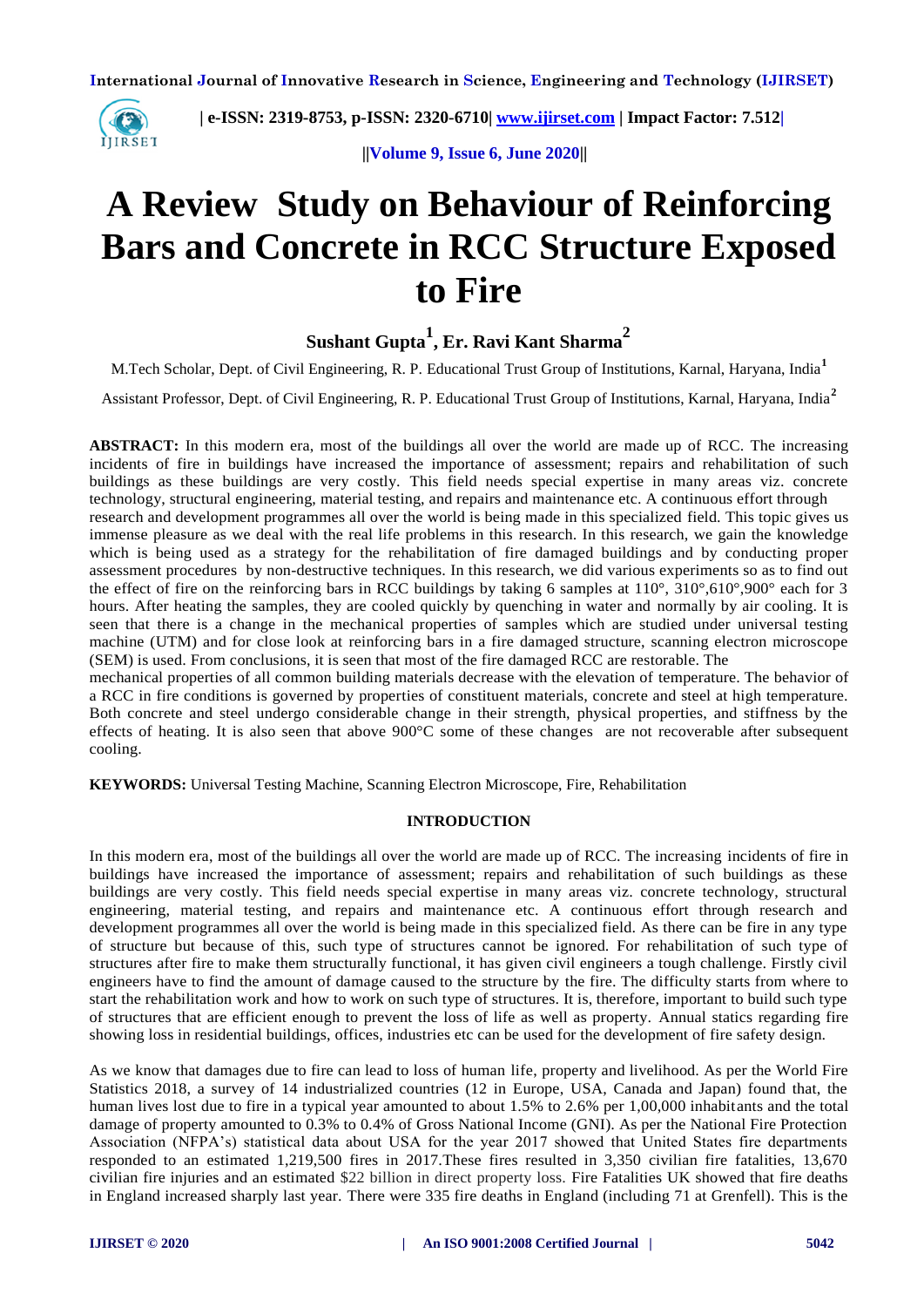

 **| e-ISSN: 2319-8753, p-ISSN: 2320-6710| [www.ijirset.com](http://www.ijirset.com/) | Impact Factor: 7.512|**

#### **||Volume 9, Issue 6, June 2020||**

worst year for fire deaths since 2010-2011. Fire-related fatalities in England rose by a quarter between 2016-17 and 2017-18 from 260 to 330.The amount of damage caused by fire in a RCC structure depends on a number of factors such as structural design and performance aspects, fire fightingequipments and evacuation plans provided in a building. Fire safety standards like workingfire alarms, fire extinguishers, proper ingress and egress, hazardous materials, flammable material storage and maximum occupancy are important for the safety of people in case of fire in a building. They assume greater importance. For the fire safety construction, it is necessary to have proper design and choice of materials. Codes and Regulations on fire safety in buildings should be updated from time to time through conducting proper research and development.

# **II.HISTORY OF STUDY**

**Pietro Croce (2001)** developed a method which is illustrated for assessing the fire damage occurred to the RCC buildings. For close look of reinforcing bars in a fire damaged structure is investigated by **Wei Lin (2006)** by using Scanning Electron Microscope (SEM) and Stereoscopic or Dissecting microscope for concrete by heating it to a temperature of about 950°C to get good visualization of concrete to understand the behaviour of concrete in fire which would have been impossible with the naked eye. Post fire curing effect on the strength and durability recovery was investigated by **Chi Sun Poon (2001)**. **M.A.Riley**from Sir William Halerow and Partners (1991) has given "Possible new methods for assessment of fire damaged buildings". Assessment of fire damaged structures by using colour image analysis by **N.R. Short**. The effects of rapid cooling by water quenching on the stiffness propertiesoffire-damagedconcretewasstudiedby**A.YNassif**ofLondon University in the year1999.

#### **III.MATERIAL**

Steel is an alloy of iron and carbon and some other materials or Steel is a generic term for family of iron and carbon alloy which are malleable, within some temperature range, immediately after solidification from the molten state. Steel is widely used in construction field because of its high tensile strength and low cost. Base metal of steel is iron, which is able to take on two crystalline forms (allotropic forms), body centered cubic and face centered cubic (FCC), depending on its temperature. In the body-centered cubic arrangement, there is an iron atom in the centre of each cube, and in the face-centered cubic, there is one at the center of each of the six faces of the cube. Carbon, other elements, and inclusions within iron act as hardening agents that prevent the movement of dislocations that otherwise occur in the crystal lattices of iron atoms. Carbon in typical steel alloys may contribute up to 2.1% of its weight. Presence of carbon in steel retard the movement of those dislocations that make iron comparatively ductile and weak, and thus controls its qualities such as the hardness, ductility, and tensile strength of the resulting steel. Steel's strength compared to pure iron is only possible at the expense of iron's ductility, of which iron has anexcess.

Concrete is a composite material consist of cement sand, aggregate combined with water which has relatively high compressive strength, but significantly lower tensile strength. Cement, usually in powder form, acts as a binding agent when mixed with water and aggregates. This combination, or concrete mix, will be poured and harden into the durable material with which we are all familiar. The compressive strength of hardened concrete which is generally considered to be an index of its other properties, depends upon many factors, e.g. quality and quantity of cement, water and aggregates; batching and mixing; placing, compaction andcuring.

Designations of concrete are based on proportion of cement, sand and aggregates, and given grade to them. IS 456- 2000 has designated the concrete mixes into a number of grades as M10, M15, M20, M25, M30, M35 and M40. In this designation the letter M refers to the mix and the number to the specified 28 day cube strength of mix in N/mm2. The mixes of grades M10, M15, M20 and M25 correspond approximately to the mix proportions (1:3:6),  $(1:2:4)$ ,  $(1:1.5:3)$  and  $(1:1:2)$  respectively.

# **IV. LITERATURE REVIEW ON ACTION OF REINFORCING BARS AND CONCRETE IN RCC STRUCTURE SENSITIVE TOFIRE**

**IA.Fletcher, Stephen Welch, Jose'L. Torero, Richard O. Carvel, AsifUsmani (2006)** has investigated that steel has higher degree of performance than concrete during a fire and the strength of steel can be found out with more accuracy. It is seen that steel reinforcement bars need to be protected from temperature above 300°C-350°C. This is due to reason that steels with low carbon content shows "blue brittleness"between temperatures of about 250°C-300°C. Reinforcing bars and concrete shows similar thermal expansion up to 450°C; however, higher temperatures will result in more expansion of steel as compared to concrete and if the temperature exceeds  $750^{\circ}$ C, the load bearing capacity of steel reinforcing bars decreases to about 20% of designvalue.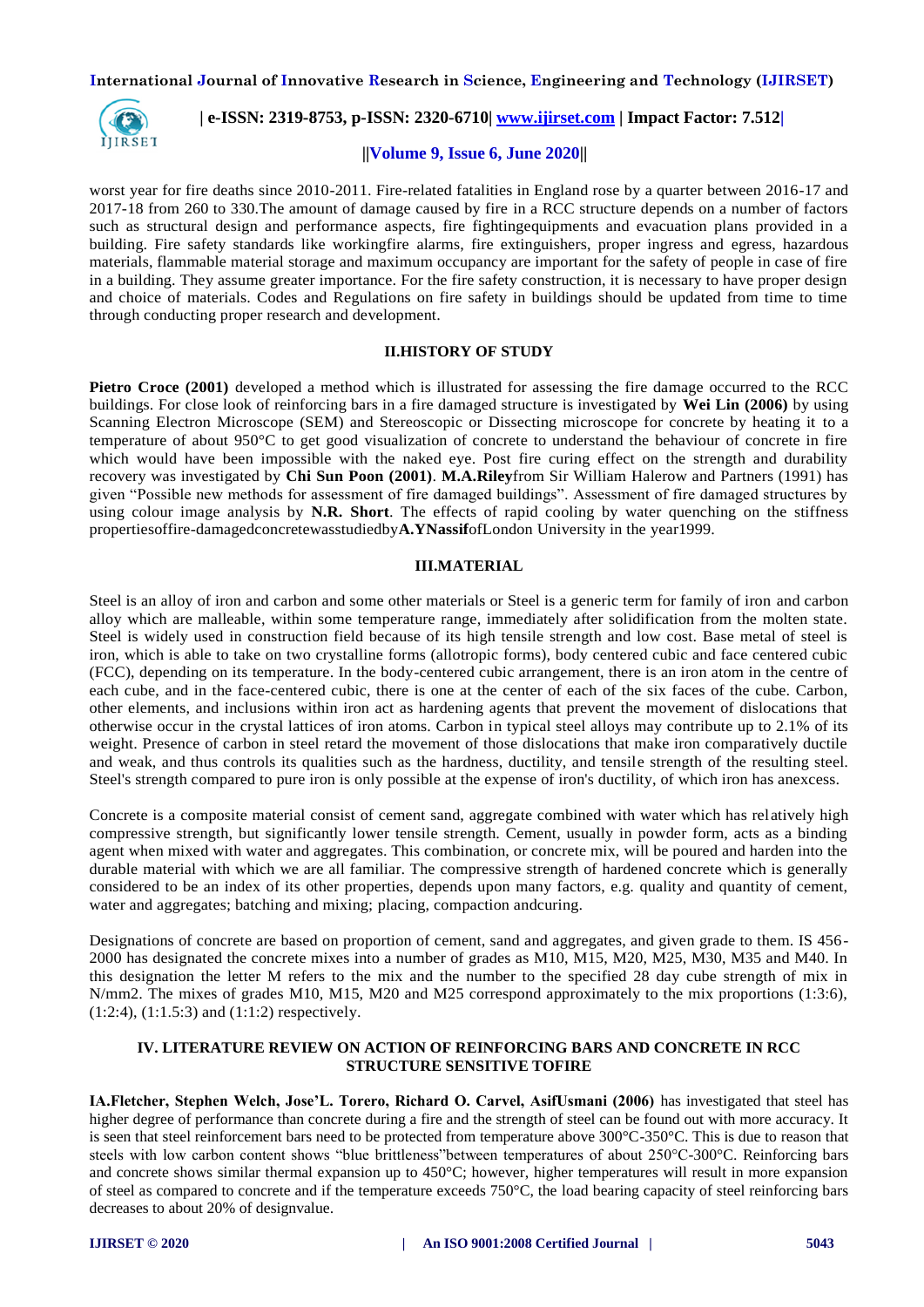

 **| e-ISSN: 2319-8753, p-ISSN: 2320-6710| [www.ijirset.com](http://www.ijirset.com/) | Impact Factor: 7.512|**

 **||Volume 9, Issue 6, June 2020||** 

# **M.A Riley, Msc. "Possible new method for the assessment of fire damaged structures"** of **Sir William Halcrow and Partners (1991)** has investigated that the bonding between reinforcing bars and concrete in RCC structures are evaluated

at elevated temperatures. 40 modified pull-out specimen of size (100×100×300) mm<sup>3</sup> were prepared with High Strength Concrete with Basalt aggregates and three types of fibres namely brass-coated steel fibre, hooked steel fibre and high modulus polypropylene fibre cured for 27 days at 40°C. After this, these specimens were then subjected to higher temperatures of about 300°C-700°C, whereas unheated (control) ones were left in the laboratory air. The overall results of the controlled and heat-damaged specimen, pulled out up to failure and amount of cracking of the two specimen were

noted. Cubes of standard size (100×100×100) mm<sup>3</sup> were casted, cured and heated under similar conditions to conduct compressive strength and splitting strength. The results showed reduction in residual compressive strength and steel concrete bond at high temperatures. By using fibres results in the minimization of damage in steel concrete bond at elevated temperatures and reduces damage to bond strength. Specimen incorporated with hooked steelfibresattainshighestbondstrengthagainstelevatedtemperature,followedbythose prepared with mixture of hooked steel and polypropylene, and brass coated steel fibres. Statistical models for bond stress vs free end slip and bond strength vs exposure temperature were developed. These show excellent agreement with the trend behavior of present experimental data.

**S M. Allam, HMF Elbarky and AG Rabeai (2013)** has investigated **'The behavior of reinforced concrete one way slabs under fire loading'** which has been studied by many researchers for decades. As we know that with the increase of temperature, the slab fire resistance decreases. The reason for this is that when we expose concrete to heat, physical and chemical changes occur which leads to the loss of moisture, dehydration of cement paste and decomposition of aggregates. Due to these reasons, pore pressure increases due to evaporation of water, development of internal micro cracks and damages appear on concrete. With the increase of temperature, yield strength of steel reinforcement decreases. Also high temperature leads to spalling of concrete thereby reducing its fire resistance. Spalling of concrete is caused by its high pore pressure raised during heating. High Strength Concrete is more susceptible to this high pore pressure because of its low permeability compared to Normal Strength Concrete. Therefore, HCS has less fire resistance than NSC. The behavior of concrete slab exposed to fire is very sensible to the end restrain conditions and the stiffness. The fire resistance of one way restrained slab is generally higher than the unrestrained slabs because, compressive restrain in the surrounding structure decrease the slab thermal expansion. It is also known that cover of slabs have significant effect on the fire resistance. Codes of practice states that the temperature rise leads to degradation of strength in both concrete and steel reinforcement based on aggregate type and grade of steel.

**WM Lin, TD Lin and L.J. Powers-Couche (1996)** have investigated "**Microstructure of fire damaged concrete".**  They use the results of Scanning Electron Microscope (SCM) and stereo-microscopy investigation of fire damaged concrete. Samples taken either from the concrete subjected to heating and cooled by quenching in water in the laboratory or taken from concrete exposed to fire in the field. From SEM photographs, a clear chronological pattern of failure mechanism can bevisualized.

# **Dr. Luke A Bisby, Dr Mark F Green and Dr. Venkatesh R. Kodur (2005)** have studied "**Response to fire of concrete structures that incorporate FRP**". Various

researchers after years of investigation found that fire-reinforced polymers (FRP) used for reinforcing and strengthening of concrete structures. They are widely used to overcome the ongoing struggle against deterioration caused by fire. The application of FRP's in the field is limited to bridges where fire is not the primary consideration for design because; FRP materials are combustible and susceptible to the deterioration of mechanical and bond properties at high temperatures. There is a concern that FRP's will perform poorly in fire. This paper presents a review to investigate fire performance of FRP materials duringfire.

**Lateef O. Onundi, M. Ben Oumarou and Abba M. Alkali** (**2019)** has investigated "**Effects of fire on the strength of the structural members".** In this, researchers' main focus was on the effect of fire on the structures due to the Boko Haram Insurgency in Maiduguri, Northern Nigeria. In this research, it was also studied to understand the effect of fire with respect to local aggregates, quenching process and proposed assessment methodology based on analytic methods applied to RCC structures subjected to fire. In this research, SEM tests were carried out with Prox scanning electron microscope for imaging and analysis to physical examine and determine the microstructure redistribution and influence on the test samples.

**GA Khoury (1992)** studied "**the compressive strength of concrete at high temperatures**". It was seen that it varies from concrete to concrete depending upon its constituents and also on the type of external loading, heating and moisture.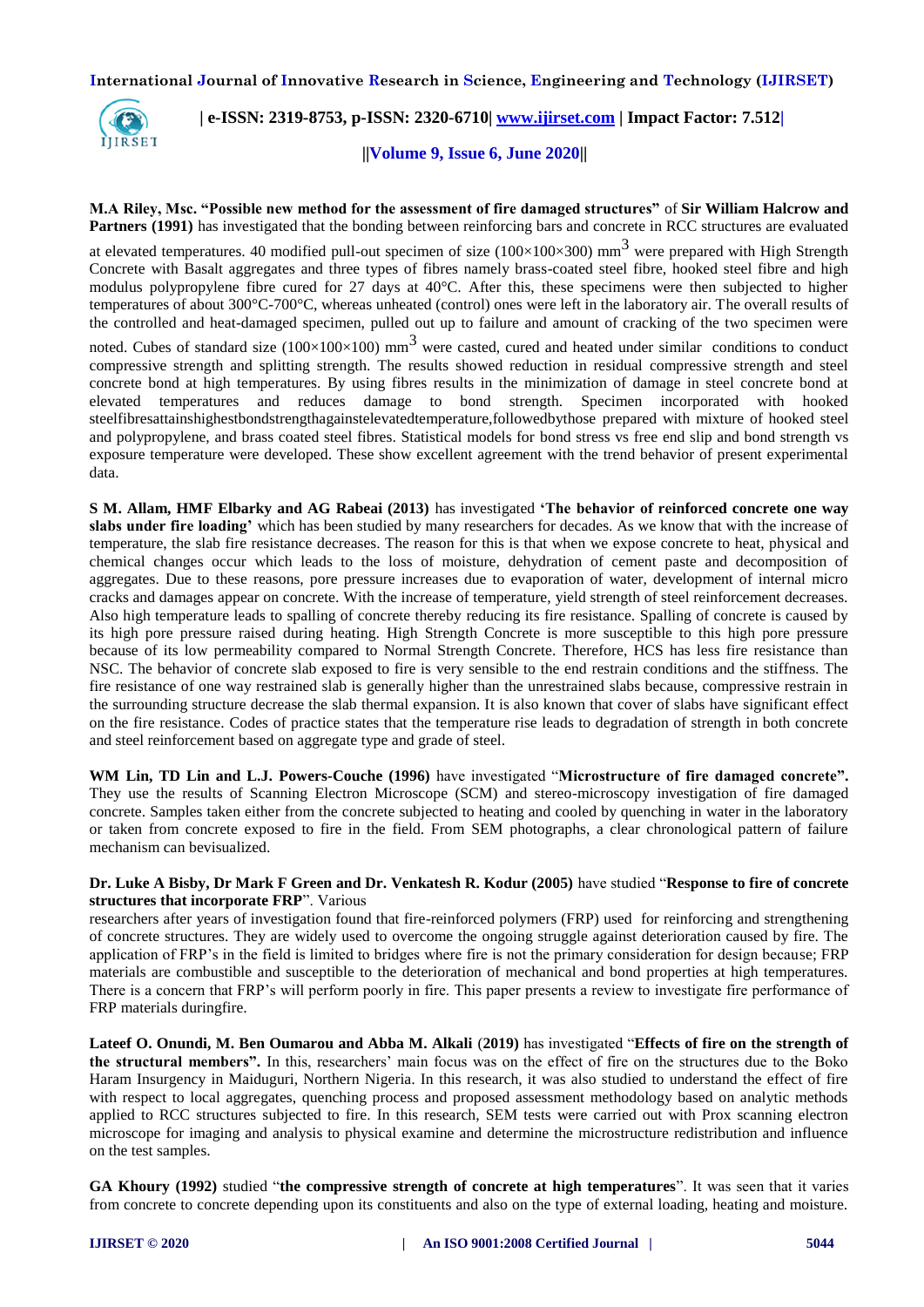

 **| e-ISSN: 2319-8753, p-ISSN: 2320-6710| [www.ijirset.com](http://www.ijirset.com/) | Impact Factor: 7.512|**

#### **||Volume 9, Issue 6, June 2020||**

It also experiences thermal strain and shrinkage due to heating. Excess heating of the structure results in the explosive spalling having serious consequences on the structure. Explosive spalling have two mechanisms namely thermal stress spalling and pore pressure spalling. Thermal stress spalling could be reduced by using thermally stable aggregates of low expansion, whereas latter could be reduced by the use of polypropylene fibre in the mix.

9-11 attack on the World Trade Centre New York, USA gave rise to lot of interest in the design of structures for fire resistant. Some engineers have starting using advanced analytic method for fire determination of fire growth in any area of the building and using FEM for the determination of temperature within any area by heat transfer analysis. With the help of heat transfer analysis, mechanical properties at various temperatures during the fire period can bedetermined.

#### **V.CONCLUSION**

Based on the above study, the following observations are made regarding behavior of reinforcing bars and concrete in a RCC structure when exposed to fire:

 The effect of fire when reinforcing bars and concrete in a RCC structure are exposed to temperatures of 120°C, 320°C,620°C and 920°C when cooled rapidly by quenching in water and normally cooled in atmospheric temperature shows that ductility reduces when rapidly cooled by quenching in water after heating to a temperature of920°C.

 It is also observed that there is change the mechanical properties of the bars studied by tensile strength testing under UTM shows there in increase in ultimate strength and decrease in percentage elongation of the specimen implies there is significant decrease in ductility of the reinforcingbars.

 By studying the microstructure of the bars by Scanning Electron Microscope (SCM) shows that there is no change in the chemical composition of the microstructure when exposed to hightemperatures.

#### **REFERENCES**

1) Roberto Felicetti, DIS – Politecnico di Milano, P.za L.da Vinci 32, 20133 Milano,Italy 17 The drilling resistance test for the assessment of fire damaged concrete. April2006.

2) N.R. ShortU, J.A. Purkiss, S.E.Guise School of Engineering and Applied Science, Aston University, Aston Triangle, Birmingham B4 7ET, UK Assessment of fire damaged concrete using colour image analysis. Received 30 August1999.

3) Roberto Felicetti Department of Structural Engineering (DIS), Politecnico di Milano, Piazza Leonardo da Vinci 32, 20133 Milano, Italy. New NDT techniques for the assessment of fire-damaged concrete structures. Matteo Colombo, September2006.

4) M.A Riley,Msc. Possible new method for the assessment of fire-damaged structures. Sir williamhalcrow and patners-1991.

5) Chi-Sun poon, Salman Azhar, Mike Anson, Yuk-Lung Wong. Strength and durability recovery of firedamaged concrete after post-fire-curing. Hongkong polytechnicuniversity-2000.

6) R.Folic, V.Radojanin, M.Malesev. The assessment of the structure of Novi Sad open University damaged in fire. University of NoviSad,Yugoslavia-2002.

7) Jisn-Zuusng Xiao, Jie Li, Zhan-Fei Huang Fire response of high-performance concrete frames and their post-fire seismic performance.ACI

8) Wei-Ming, T.D.Lin, L.J.Powers-Couche. Microstructure of fire-damaged concrete.ACI

9) Dr.A.Kumar, V.Kumar, Behaviour of RCC Beams after Exposure to Elevated Temperatures.

10) Jones, C.D. Repair of fire damaged structures.Source: Elsevier AppliedScience Publications, p 237-251, 1986.

11) Dorsch, David F. Assessment and repair of fire-damaged concrete structures Source: Innovation in Repair Techniques of Concrete Structures, p 16-26,1993.

12) Sarkar, Alok Source: Restoration of fire damaged structures: A case study Indian Concrete Journal, v 82, p 17-21, April2008.

13) Nassif, A.Y., Rigden, S., Burley, Effects of rapid cooling by water quenching on the stiffness properties of fire-damaged concrete. E- Source: Magazine of Concrete Research, v 51, n 4, p 255-261, August 1999.

14) Cooke, R.A. and Rodger, H., Principles of Fire Investigation.1985. Principles of Fire Investigation. Kent: Institute of FireEngineers.

15) Chung, J.H., Consolazio, G.R. and McVay, M.C., Finite element stress analysis of a reinforced highstrength concrete column in severe fires. Computers and Structures, 84(21), p.1338-1352,2006.